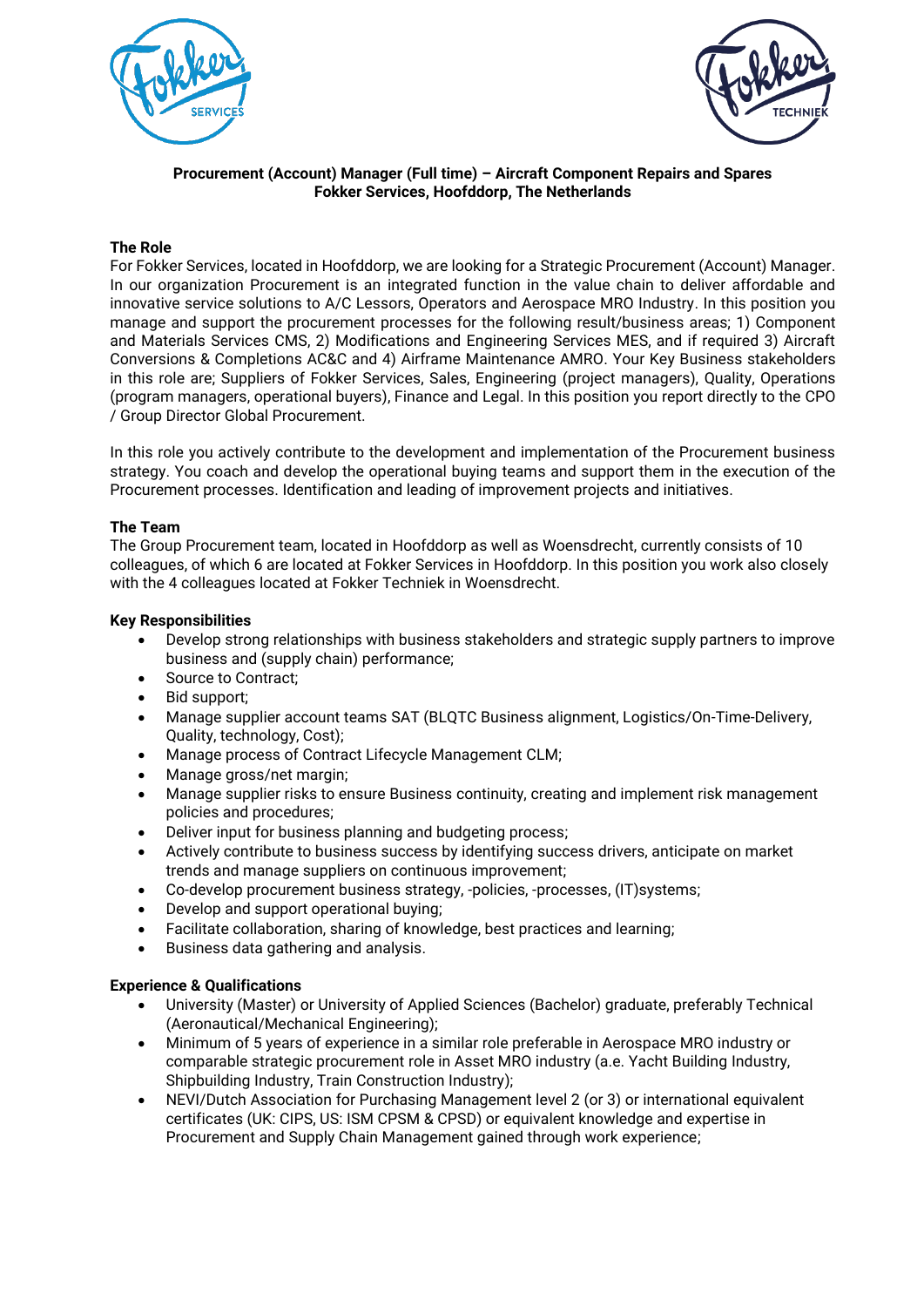- Working knowledge and experience in strategic sourcing methodologies and purchasing processes and (IT) systems;
- Excellent conceptual, analytical and business (case) modelling skills;
- Proven experience with Project Management, Continuous Improvement Management/Lean and Agile/SCRUM;
- Excellent in developing strong relationships and building bridges;
- Experience in collaborating with (senior) management and cross functional teams from diverse cultures;
- Capable to work under pressure without losing overview;
- Capable to work independent, efficient and in a team;
- Excellent communications skills in English and preferably Dutch;
- Willingness to travel (internationally).

### **What We Offer**

- A competitive salary matching your knowledge and experience;
- Flexible hours and an option to partially work from home;
- When working fulltime (40 hours), you have 29 days of paid leave and 13 ADV paid leave days per year;
- Room for professional and personal growth and a lot of autonomy.

We are recruiting both internally and externally. You can send your cover letter and resume to Didier Soesman [didier.soesman@fokkerservices.com.](mailto:didier.soesman@fokkerservices.com)

### **About Fokker Services Group**

At Fokker Services Group, our drive revolves around one purpose: exceed reliability expectations to keep your aircraft where they belong, in the sky. As a Global Independent Aerospace Service Provider, we create tailored solutions for your maintenance of regional, commercial and military aircraft. We engineer, repair, upgrade, and deliver high-quality solutions, innovating in multiple areas to facilitate and support your competitive operations. Our services range from type certificate holder-related product support services to flight hour based component availability and repair programs, spare parts, engineering, modifications and documentation support. The unique combination of OEM (design) expertise and aftersales support services makes us an essential partner for the aerospace industry. We have a global presence, with facilities in Europe, Asia and the Americas.

#### **Working With Us**

What is the height of your ambition? Ours starts at roughly 30,000 feet and climbs from there. Few people know what it feels like to set their work in the sky. Others may have a hard time relating but your colleagues understand that when your work takes flight, so do you. Which is why our team leaders are so driven to support the development of your maximum potential. Together, your work will mix renewal with innovation, reinvention and repair to create tailored solutions that soar. Your entrepreneurial spirit will be given the space to maneuver, working with a team that is as open, transparent and engaged as you are. With Fokker Services, every action you take has a meaningful impact on a clients' success. It's this total combination, and the strength of the relationships formed through a shared dedication, that keeps hardworking talent here for 20, 30 plus years. Time enough to reach the height of your ambition, and discover what lies beyond.

## **Additional Information**

As a global engineering company, innovation is what differentiates us from our competitors and is central to our success.

Our goal is to embrace the human attributes that make each of us unique, to value those attributes and their uniqueness, and to create an environment where everyone feels welcome to contribute.